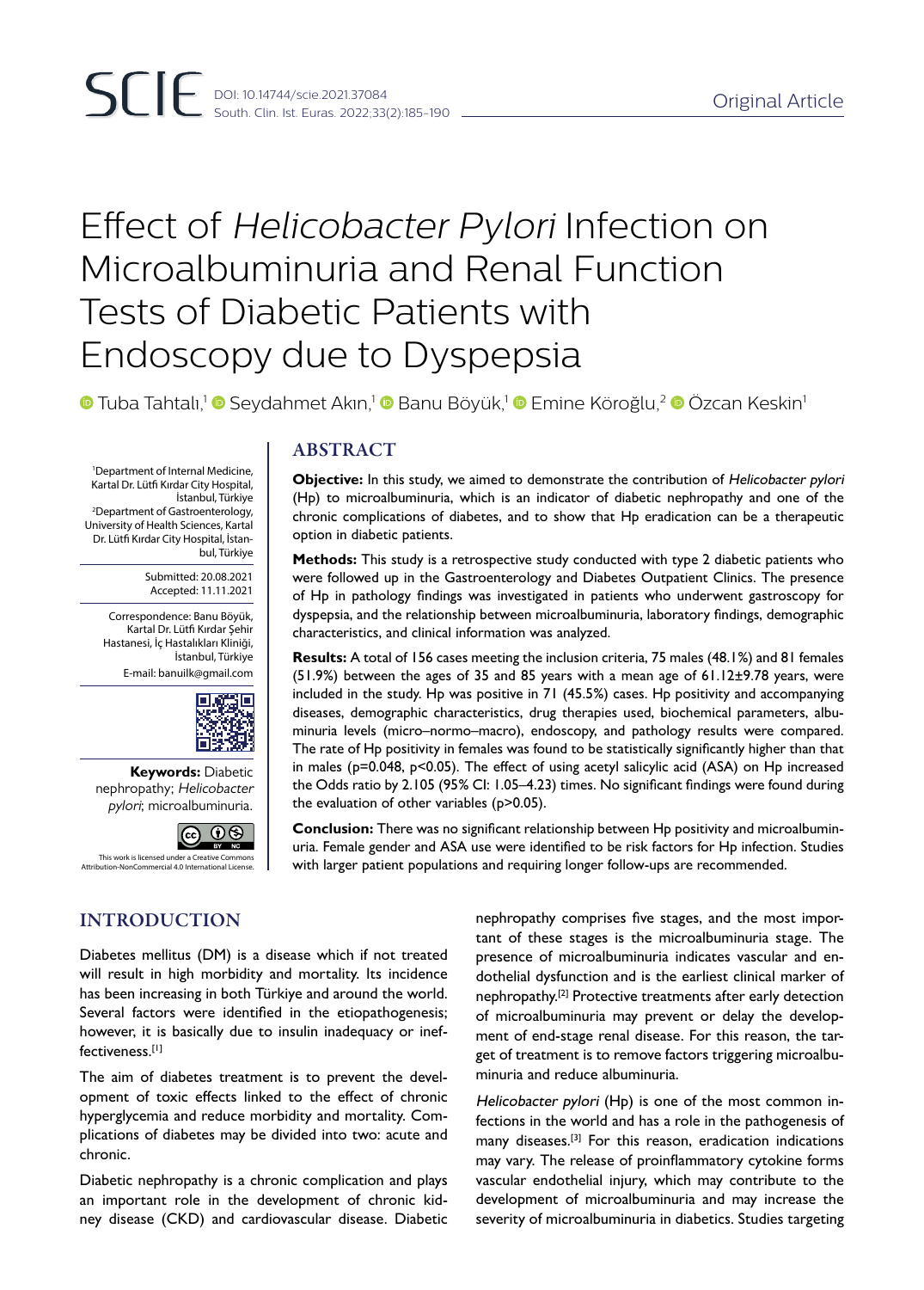this effect in the recent period have brought the idea that ensuring the eradication of Hp may prevent the development of diabetic nephropathy to the agenda.

In our study, the target was to research the effect of the presence of Hp on microalbuminuria and other kidney function tests in diabetic patients.

# MATERIALS AND METHODS

# Study population

The study group included patients attending Gastroenterology and Diabetic Clinic from January 2019 to January 2020. Inclusion criteria were patients over 18 years of age, with a diagnosis of diabetes, and with gastroscopy performed. Exclusion criteria were patients with chronic renal failure undergoing hemodialysis, patients with malignancy related to Hp, patients with nephropathy developing linked to nondiabetic causes, pregnant patients, patients under 18 years of age, and patients with Hp eradication.

# Laboratory findings

Hemoglobin, fasting blood sugar (FBS), HbA1c, lipid profile, microalbumin/creatinine ratio, and other biochemical analyses were performed in laboratories using standard kits and protocols. The gastroscopy procedure was performed by a single gastroenterologist with a Fujinon endoscopy device. The presence of Hp was assessed with endoscopic biopsy and pathological assessment was performed using Sydney protocol.

## Statistical analysis

Statistical analyses used the Number Cruncher Statistical System (NCSS) program. When evaluating the study data, descriptive statistical methods (mean, standard deviation, median, frequency, percentage, minimum, and maximum) were used. Quantitative data were tested for normal distribution with the Shapiro–Wilk test and graphical investigations. Two-way comparisons of quantitative variables with normal distribution used Student's t-test, whereas two-way comparisons of quantitative variables without normal distribution used the Mann–Whitney U test. Comparisons of qualitative data used Pearson's Chi-squared and Fisher's exact tests. Logistic regression analysis was used to determine the effects on micro- and macroalbuminuria. Statistical significance was accepted as p<0.05.

# **RESULTS**

The study was performed with a total of 156 cases, 48.1% male (n=75) and 51.9% female (n=81) from January 2019 to January 2020. The age of cases varied from 35 to 85 years, with a mean age of 61.12±9.78 years. Cases participating in the study had body mass index (BMI) measurements of 22–42 kg/m $^2$  with a mean value of 28.87 $\pm$ 3.20 kg/ m2 . Of cases, 73.1% had hypertension (n=114), 55.8% had hyperlipidemia (n=87), 25.6% had coronary artery disease

(CAD) (n=40), 9% had chronic obstructive pulmonary disease/asthma (n=14), 12.8% had hypothyroidism (n=20), and 8.3% had CKD (n=13) (Table 1).

It was identified that 45.5% of participants in the study (n=71) were Hp positive and 54.5% were Hp negative (n=85). The incidence of Hp positivity among women was statistically significantly high compared with male cases (p=0.048, p<0.05). According to Hp positivity, there were no statistically significant differences identified based on age, BMI, medication use related to diabetes, and comorbid diseases (p>0.05) (Table 2).

There were no statistically significant differences for FBS, HbA1c, albuminuria, total cholesterol, triglycerides, highdensity lipoprotein (HDL), low-density lipoprotein (LDL), non-HDL, hemoglobin, parathyroid hormone (PTH), phosphorus, urea, creatinine, glomerular filtration rate (GFR), and microalbumin in urine measurements according to Hp positivity of cases (p>0.05) (Table 3).

When the effects of age, gender, FBS, HbA1c, PTH, and acetyl salicylic acid (ASA) use on Hp were evaluated with logistic regression analysis, the model appeared to have a good explanatory coefficient (61.9%). The effect of being a woman increased the odds ratio for Hp by 2.090 (95% CI: 1.04–4.19) times. ASA use again had the effect of increasing the odds ratio for Hp by 2.105 (95% CI: 1.05–4.23) times (Table 4).

The explanatory coefficient for the logistic regression analysis for the effects of age, gender, FBS, HbA1c, HT, and Hp on macroalbuminuria appeared to be at a good level (78.8%). The effect of HT on macroalbuminuria increased the odds ratio by 4.387 (95% CI: 1.01–21.2) times. A oneunit increase in FBS measurement was observed to affect macroalbuminuria by increasing the odds ratio by 1.012 (95% CI: 1.00–1021) times (Table 5).

**Table 1.** Distribution of demographic characteristics

| Age                      | Min-max (median) | $35 - 85(62)$    |
|--------------------------|------------------|------------------|
|                          | Mean±SD          | $61.12 \pm 9.78$ |
| Gender                   | Male             | 75 (48.1)        |
|                          | Female           | 81(51.9)         |
| BMI (kg/m <sup>2</sup> ) | Min-max (median) | $22 - 42(29)$    |
|                          | $Mean+SD$        | $28.87 \pm 3.20$ |
| Comorbid diseases        | Hypertension     | 114(73.1)        |
|                          | Hyperlipidemia   | 87 (55.8)        |
|                          | CAD              | 40 (25.6)        |
|                          | COPD/asthma      | 14(9.0)          |
|                          | Hypothyroidism   | 20(12.8)         |
|                          | CRD              | 13(8.3)          |
| Albuminuria              | Microalbuminuria | 57 (36.5)        |
|                          | Normoalbuminuria | 76 (48.7)        |
|                          | Macroalbuminuria | 23(14.7)         |
|                          |                  |                  |

More than one comorbid disease was observed. BMI: Body mass index; CAD: Coronary artery disease; COPD: Chronic obstructive pulmonary disease; CRD: Chronic respiratory disease; SD: Standard deviation.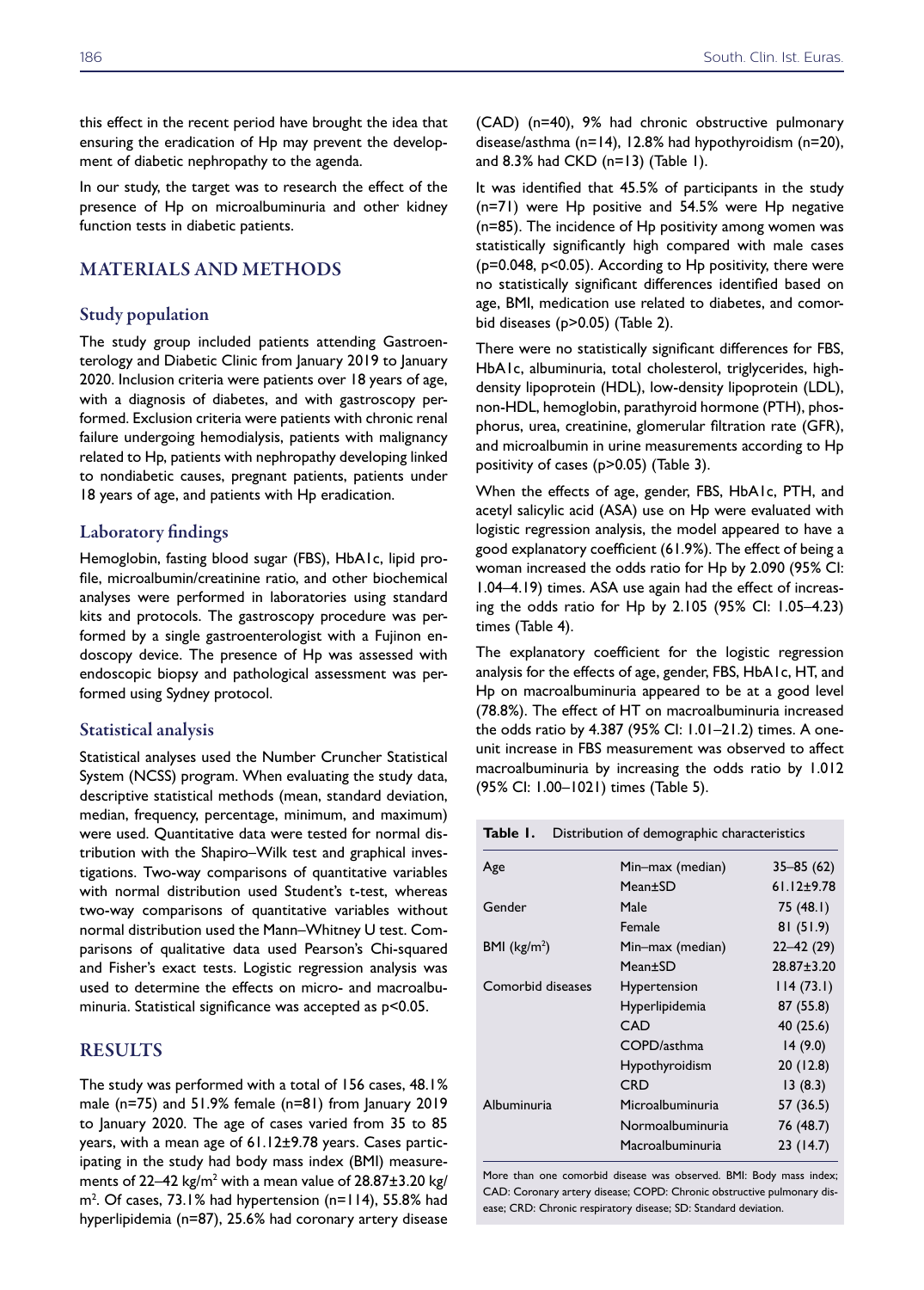| according to the presence of Fir |                   |                  |                      |  |
|----------------------------------|-------------------|------------------|----------------------|--|
|                                  | Hp                |                  | p                    |  |
|                                  | <b>Negative</b>   | <b>Positive</b>  |                      |  |
| Age                              |                   |                  |                      |  |
| Min-max (median)                 | $35 - 85(62)$     | $44 - 83(62)$    | $0.645^{\circ}$      |  |
| Mean±SD                          | $61.45 \pm 10.67$ | $60.72 + 8.67$   |                      |  |
| Gender                           |                   |                  |                      |  |
| Male                             | 47 (62.7)         | 28(37.3)         | $0.048^{b,*}$        |  |
| Female                           | 38 (46.9)         | 43 (53.1)        |                      |  |
| BMI $(kg/m2)$                    |                   |                  |                      |  |
| Min-max (median)                 | $22 - 40(29)$     | $23 - 42(29)$    | $0.208$ <sup>a</sup> |  |
| Mean±SD                          | $28.58 \pm 3.16$  | $29.23 \pm 3.23$ |                      |  |
| Hypertension                     |                   |                  |                      |  |
| No                               | 24(57.1)          | 18(42.9)         | 0.686 <sup>b</sup>   |  |
| Yes                              | 61(53.5)          | 53 (46.5)        |                      |  |
| Hyperlipidemia                   |                   |                  |                      |  |
| <b>No</b>                        | 37(53.6)          | 32(46.4)         | 0.847 <sup>b</sup>   |  |
| Yes                              | 48 (55.2)         | 39 (44.8)        |                      |  |
| <b>CAD</b>                       |                   |                  |                      |  |
| No                               | 63(54.3)          | 53 (45.7)        | $0.940^{\circ}$      |  |
| Yes                              | 22(55.0)          | 18 (45.0)        |                      |  |
| COPD/asthma                      |                   |                  |                      |  |
| No                               | 76 (53.5)         | 66 (46.5)        | 0.440 <sup>b</sup>   |  |
| Yes                              | 9(64.3)           | 5(35.7)          |                      |  |
| Hypothyroidism                   |                   |                  |                      |  |
| No                               | 74 (54.4)         | 62 (45.6)        | 0.961 <sup>b</sup>   |  |
| Yes                              | 11(55.0)          | 9(45.0)          |                      |  |
| <b>CRD</b>                       |                   |                  |                      |  |
| No                               | 80 (55.9)         | 63(44.1)         | 0.226 <sup>b</sup>   |  |
| Yes                              | 5(38.5)           | 8(61.5)          |                      |  |
|                                  |                   |                  |                      |  |

| <b>Table 2.</b> Assessment of demographic characteristics |
|-----------------------------------------------------------|
| according to the presence of HP                           |

\*P<0.05. \*Student's t test. \*Pearson's Chi-squared test. Hp: Helicobacter pylori; BMI: Body mass index; CAD: Coronary artery disease; COPD: Chronic obstructive pulmonary disease; CRD: Chronic respiratory disease; SD: Standard deviation.

## DISCUSSION

Hp is one of the most frequently seen infections around the world and is associated with the pathogenesis of many gastrointestinal system (GIS) or non-GIS diseases.<sup>[3]</sup> Studies showed a correlation between Hp with the release of proinflammatory cytokines.<sup>[4,5]</sup> It was stated that atherosclerosis and microalbuminuria may be caused as a result of this inflammation and vascular endothelial injury.<sup>[6]</sup> Hp infection was proposed to be associated with DM from many aspects and was explained by mechanisms such as the disrupted immune response and susceptibility to infection as a result of high blood glucose levels in diabetes.<sup>[7]</sup>

In type 2 DM, the target is to prevent or delay chronic complications. One of the chronic complications of diabetic nephropathy may be stopped in the microalbuminuria stage, which is a reversible stage. In the literature, there are studies showing that Hp infection increases microalbuminuria.<sup>[6,8-10]</sup> In line with these studies, eliminating

**Table 3.** Assessment of biochemistry results according to HP positivity

|                                   | Hp                                   |                                      | p                    |
|-----------------------------------|--------------------------------------|--------------------------------------|----------------------|
|                                   | <b>Negative</b>                      | <b>Positive</b>                      |                      |
| FBS (mg/dL)                       |                                      |                                      |                      |
| Min-max (median)                  | $51 - 322(137)$                      | 74-282 (136)                         | 0.096a               |
| Mean±SD                           | $156.52 \pm 57.01$                   | $142.8 + 45.13$                      |                      |
| HbAIc(%)                          |                                      |                                      |                      |
| Min-max (median)                  | $5.5 - 19(7.9)$ %                    | $5.4 - 19(7.3)$                      | 0.063 <sup>b</sup>   |
| Mean+SD                           | $8.18 \pm 2.04$ %                    | $7.81 \pm 2.07$                      |                      |
| Total cholesterol                 |                                      |                                      |                      |
| (mg/dL)                           |                                      |                                      |                      |
| Min-max (median)                  | 89-285 (173)                         | 81-337 (165)                         | $0.481$ <sup>a</sup> |
| Mean±SD                           | 179.39±41.89                         | 174.45±45.24                         |                      |
| Triglyceride (mg/dL)              |                                      |                                      |                      |
| Min-max (median)                  | 52-390 (135)                         | 47-400 (143)                         | 0.884 <sup>b</sup>   |
| Mean±SD                           | $149.74 \pm 69.7$                    | $153.01 \pm 76.38$                   |                      |
| HDL (mg/dL)                       |                                      |                                      |                      |
| Min-max (median)                  | $12 - 81(43)$                        | $18 - 82(41)$                        | $0.960$ <sup>a</sup> |
| Mean±SD                           | 43.75±11.64                          | $43.65 \pm 13.18$                    |                      |
| LDL (mg/dL)                       |                                      |                                      |                      |
| Min-max (median)                  | 45-198 (101)                         | $30 - 226(97)$                       | $0.491$ <sup>a</sup> |
| Mean±SD                           | $105.73 \pm 34.14$                   | 101.68±39.23                         |                      |
| Non-HDL (mg/dL)                   |                                      |                                      |                      |
| Min-max (median)                  | 67-227 (132)                         | $52 - 300$ (130)                     | $0.460$ <sup>a</sup> |
| Mean±SD                           | $135.64 \pm 37.71$                   | I30.8±43.82                          |                      |
| Hgb (g/dL)                        |                                      |                                      |                      |
| Min-max (median)                  | $8 - 16.6$ (12.7)<br>$12.48 \pm 1.8$ | $8 - 15.6(12.3)$<br>$12.26 \pm 1.57$ | $0.442$ <sup>a</sup> |
| Mean±SD                           |                                      |                                      |                      |
| PTH (ng/L)<br>Min-max (median)    | $1.2 - 148(35.2)$                    | $7.5 - 180(44)$                      | 0.071 <sup>b</sup>   |
| Mean±SD                           | $42.04 \pm 25.19$                    | $49.25 \pm 31.24$                    |                      |
| Phosphorus (mg/dL)                |                                      |                                      |                      |
| Min-max (median)                  | $1.9 - 5.4(3.7)$                     | $2.4 - 4.9(3.7)$                     | 0.854a               |
| Mean±SD                           | $3.63 \pm 0.58$                      | $3.64 \pm 0.53$                      |                      |
| Urea (mg/dL)                      |                                      |                                      |                      |
| Min-max (median)                  | $16 - 124(33)$                       | $18 - 151(34)$                       | 0.647 <sup>b</sup>   |
| Mean±SD                           | 38.81±20.11                          | 41.56±24.79                          |                      |
| Creatinine (mg/dL)                |                                      |                                      |                      |
| Min-max (median)                  | $0.4 - 2(0.8)$                       | $0.4 - 3.1(0.8) 0.829$               |                      |
| Mean±SD                           | $0.85 \pm 0.33$                      | $0.98 + 0.6$                         |                      |
| GFR (mL/min/1.73 m <sup>2</sup> ) |                                      |                                      |                      |
| Min-max (median)                  | 20–149 (89)                          | $19 - 114(89)$                       | 0.267a               |
| Mean±SD                           | 82.79±24.55                          | 78.17±27.17                          |                      |
| MAU (mg/g)                        |                                      |                                      |                      |
| Min-max (median)                  | $2.6 - 2529$                         | $1.3 - 11912$                        | 0.870 <sup>b</sup>   |
|                                   | (39.8)                               | (25.1)                               |                      |
| Mean±SD                           | I63.92±350.06                        | 470.7±1724.94                        |                      |
| Albuminuria                       |                                      |                                      |                      |
| Microalbuminuria                  | 35(61.4)                             | 22 (38.6)                            | 0.403c               |
| Normoalbuminuria                  | 39(51.3)                             | 37 (48.7)                            |                      |
| Macroalbuminuria                  | 11(47.8)                             | 12 (52.2)                            |                      |

<sup>a</sup>Student's t test. <sup>b</sup>Mann–Whitney U test. 'Pearson's Chi-squared test. Hp: Helicobacter pylori; FBS: Fasting blood sugar; HDL: High-density lipoprotein; LDL: Low-density lipoprotein; Hgb: Hemoglobin; PTH: Parathyroid hormone; GFR: Glomerular filtration rate; MAU: Microalbumin in urine.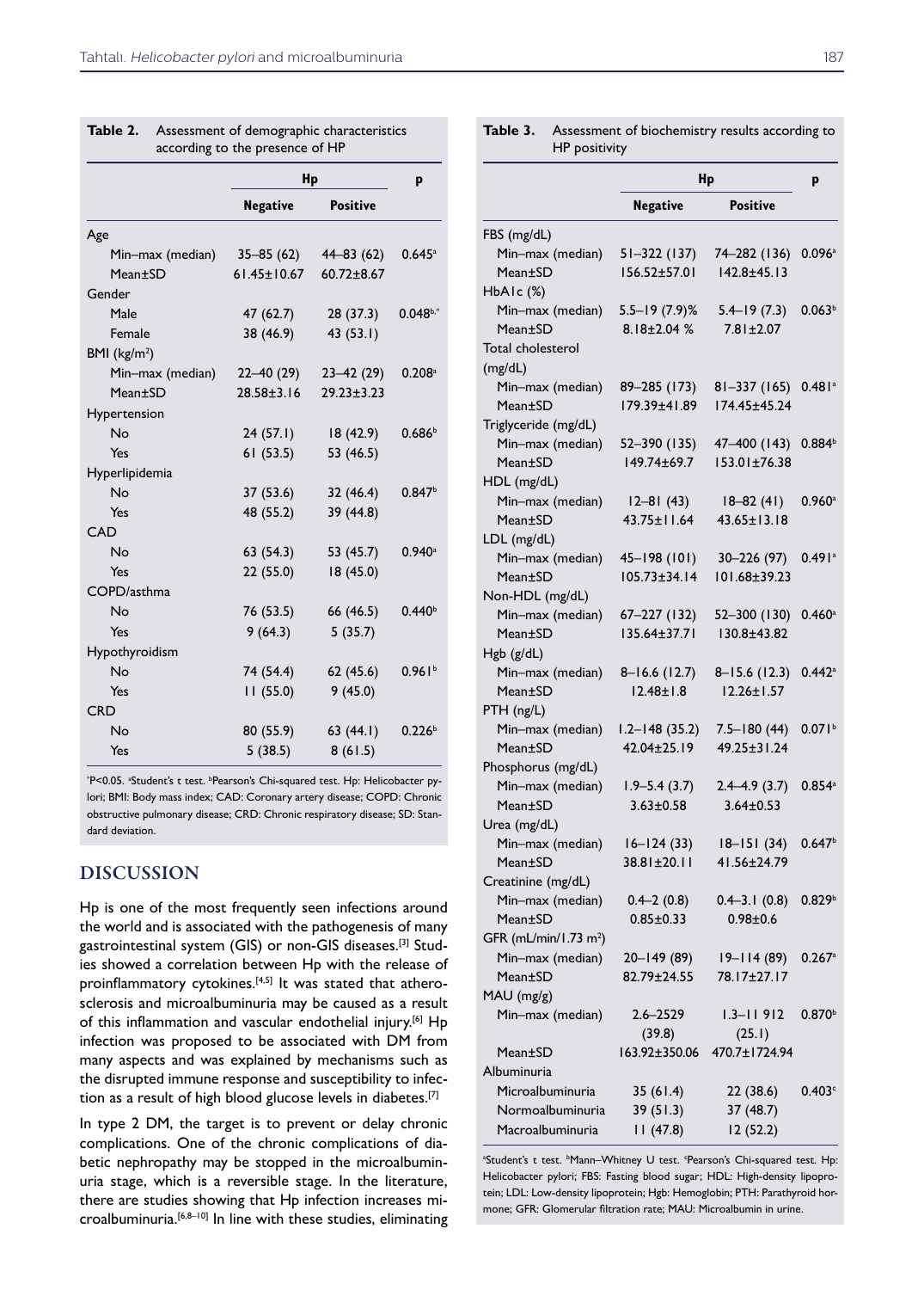|  | <b>Table 4.</b> Logistic regression results for factors affecting HP |  |  |  |
|--|----------------------------------------------------------------------|--|--|--|
|--|----------------------------------------------------------------------|--|--|--|

|            | p        | <b>Odds</b> | 95% CI Odds |              |
|------------|----------|-------------|-------------|--------------|
|            |          |             | Lower       | <b>Upper</b> |
| Age        | 0.394    | 0.984       | 0.949       | 1.021        |
| Gender (F) | $0.038*$ | 2.090       | 1.042       | 4.191        |
| <b>FBS</b> | 0.059    | 0.993       | 0.986       | 1.000        |
| HbAlc      | 0.819    | 0.979       | 0.819       | 1.171        |
| PTH        | 0.195    | 1.008       | 0.996       | 1.021        |
| ASA (yes)  | $0.037*$ | 2.105       | 1.048       | 4.230        |

\* P<0.05. CI: Confidence interval; FBS: Fasting blood sugar; PTH: Parathyroid hormone; ASA: Acetyl salicylic acid.

**Table 5.** Logistic regression results for factors affecting

| macroalbuminuria |          |             |                    |              |
|------------------|----------|-------------|--------------------|--------------|
|                  | p        | <b>Odds</b> | <b>95% CI Odds</b> |              |
|                  |          |             | Lower              | <b>Upper</b> |
| Age              | 0.585    | 1.016       | 0.959              | 1.076        |
| Gender (F)       | 0.659    | 1.265       | 0.446              | 3.582        |
| HhAlc            | 0.435    | 0.873       | 0.621              | 1.228        |
| $Hp (+)$         | 0.759    | <b>LI77</b> | 0.415              | 3.337        |
| $HT (+)$         | $0.046*$ | 4.387       | 1.006              | 21.235       |
| <b>FBS</b>       | $0.016*$ | 1.012       | 1.002              | 1.021        |

\* P<0.05. Hp: Helicobacter pylori; FBS: Fasting blood sugar; HT: Hypertension.

Hp infection is considered to reduce microalbuminuria in diabetic patients.

A meta-analysis study by Shi et al.<sup>[9]</sup> reported that patients with type 2 DM diagnosis were more susceptible to Hp, and as a result, Hp triggered the occurrence of proteinuria in diabetic patients. In T2DM patients, proteinuria shows glomerular filtration barrier injury along with vascular endothelial dysfunction. The development of proteinuria in type 2 DM is multifactorial and is an important marker for diabetic nephropathy diagnosis. As a result of Hp eradication in patients with membranous nephropathy, proteinuria was observed to reduce, and it was stated that eradication in the early period may be beneficial for treatment in diabetic nephropathy patients. In our study, no significant correlation was identified between microalbuminuria and Hp infection. This situation may be linked to the patients receiving renin–angiotensin aldosterone system blockers and SGLT-2 group medications effective on proteinuria as antidiabetic treatment in the early period. At the same time, this may be due to the insufficient patient numbers in the study and the epidemiological distribution of Hp.

A study by Chung et al.<sup>[8]</sup> concluded that Hp positivity has a positive correlation with the intensity of albumin/ creatinine ratio in urine among diabetic individuals. Again, the same study found metabolic parameters such as glucose level, triglyceride level, and BMI associated with albuminuria. In our study, there was no significant difference

in BMI and triglyceride level with a significant correlation found between high FBS and macroalbuminuria.

Hypertension, dyslipidemia, diabetic retinopathy, atherosclerosis, and cardiovascular complications are known to affect diabetic nephropathy. In the literature, there are studies showing that Hp infection is effective on atherosclerosis and lipid metabolism. Western individuals with Hp infection were shown to have high serum cholesterol and triglyceride levels. Adachi et al.<sup>[11]</sup> compared serum lipid levels before and after Hp eradication in their study and identified that the group with Hp eradication had higher HDL, lower LDL, total cholesterol, and triglyceride levels compared with those before eradication, different from the group with chronic infection. This was considered to be linked to inflammation in the stomach mucosa regressing after successful Hp eradication and reduced release of proinflammatory cytokines linked to this. Differently in our study, no significant correlation was identified between Hp and serum lipid levels. This difference may be linked to the study population receiving lipid-lowering treatment in the early period due to regular checkups.

There are studies showing that Hp is associated with insulin resistance, which is included in type 2 diabetes pathogenesis.<sup>[12,13]</sup> A study by Gunji et al.<sup>[12]</sup> showed there was a positive correlation between Hp infection and metabolic syndrome in the Japanese population, while another study showed that Hp infection in asymptomatic individuals increased insulin resistance. It is not fully known how Hp infection affects insulin resistance pathogenesis, but it is thought that it may be caused by reactive oxygen radicals and proinflammatory and vasoactive agents such as TNFalpha, IL-6, and CRP linked to Hp infection.<sup>[8]</sup>

A few studies found a positive correlation between Hp with glycemic control in diabetic patients.<sup>[14,15]</sup> A study by Chen et al.<sup>[15]</sup> reported that there was a positive correlation between Hp seropositivity and HbA1c levels. Ibrahim et al.<sup>[7]</sup> stated diabetic patients infected with Hp positive strains for cytotoxin-associated gene A antigen led to weak glycemic control. Contrary to this, a meta-analysis by Horikawa et al.<sup>[16]</sup> stated that the group of Hp carriers was not identified to have significantly high levels of HbA1c. Whether eradication of Hp infection in diabetic patients will improve glycemic control or not is still controversial. In our study, there were no significant correlations identified between Hp infection with FBS and HbA1c levels. This situation may be linked to our patients being administered intensive antihyperglycemic treatment or control of nutrition and weight.

According to the Maastricht V/Florence consensus report, Hp treatment indications include patients with peptic ulcers with planned long-term ASA use and patients with GIS hemorrhage during ASA use. ASA use is thought to increase the risk of GIS hemorrhage after peptic ulcer development.<sup>[17,18]</sup> In our study, ASA use was identified as a risk factor for Hp infection. A study by Gajewski et al.<sup>[19]</sup> mentioned that ASA and Hp were associated with peptic ulcer pathogenesis and that ASA had dose-linked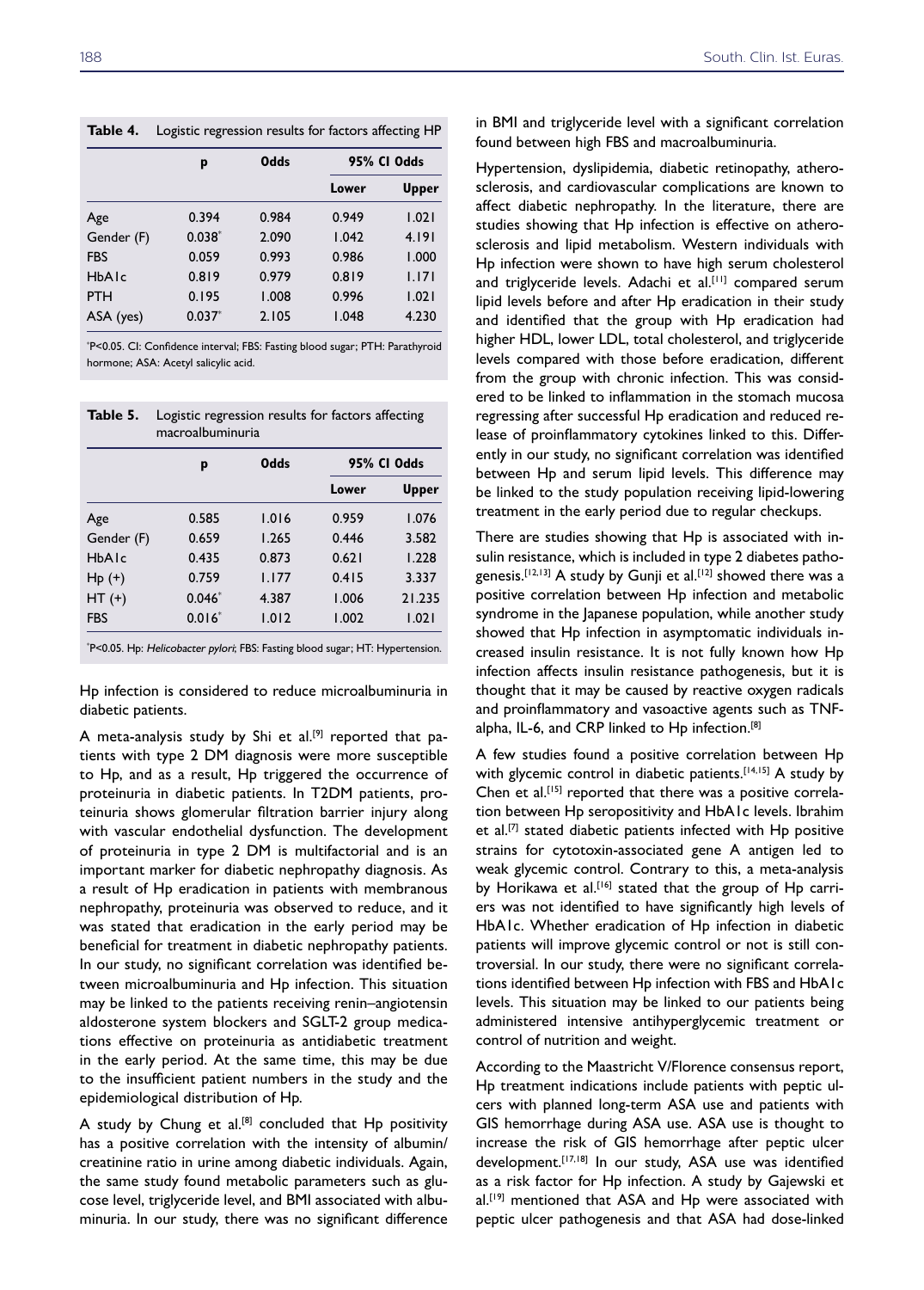cytotoxic effects. Changes induced in stomach epithelium by Hp may be intensified by ASA and simultaneously Hp may penetrate stomach epithelium to deeper levels with the effect of ASA. They mentioned that this may trigger a systemic inflammatory response. Eradication of bacteria is considered to reduce the risk of upper gastrointestinal complications in patients treated with ASA.

A study by Mossi et al.<sup>[20]</sup> stated that Hp prevalence increased with age, and there was no significant difference between male and female genders. On the contrary, in our study, there was no significant correlation between Hp infection and age; however, the female gender was identified to be a risk factor for Hp infection. This situation may be linked to the different epidemiological distribution of Hp and the effects of environmental factors.

In our study, we investigated the relationship between Hp and microalbuminuria in type 2 diabetic patients. There were no significant correlations found between Hp with microalbuminuria and the renal function markers of creatinine, parathormone, phosphorus, and GFR. While no parameter was identified to be effective on microalbuminuria, we found a positive correlation between the presence of hypertension and FBS levels with macroalbuminuria. We identified that female gender and ASA use were risk factors for Hp infection in our study.

Limitations of our study include that it was performed in a single center, with retrospective data and a low number of patients, along with the possibility that medications affecting microalbuminuria may have affected the results. Strong aspects of the study are that the presence of Hp was shown endoscopically and pathologically to prevent false positives and that cases comprised patients attending regular checkups.

## **CONCLUSION**

In this study, we researched whether chronic infection with Hp triggered inflammation and caused vascular endothelial injury and the effect of this situation on microalbuminuria in diabetic patients. In conclusion, we did not find a relationship between microalbuminuria and Hp infection. Considering the strong and weak aspects of this study, there is a need for longer-duration multicenter studies with higher participant numbers.

#### Ethics Committee Approval

This study approved by the Kartal Dr. Lütfi Kırdar City Hospital Clinical Research Ethics Committee (Date: 21.10.2020, Decision No: 2020/514/188/6).

#### Informed Consent

Retrospective study.

#### Peer-review

Internally peer-reviewed.

#### Authorship Contributions

Concept: T.T.; Design: B.B.; Supervision: T.T.; Fundings: E.K.; Materials: T.T.; Data: S.A.; Analysis: Ö.K.; Literature

### search: B.B.; Writing: T.T.; Critical revision: S.A.

#### Conflict of Interest

None declared.

## **REFERENCES**

- 1. American Diabetes Association. Diagnosis and classification of diabetes mellitus. Diabetes Care 2013;36:S67–74[. \[CrossRef \]](https://doi.org/10.2337/dc13-S067)
- 2. Garg JP, Bakris GL. Microalbuminuria: marker of vascular dysfunction, risk factor for cardiovascular disease. Vasc Med 2002;7:35–43.
- 3. Franceschi F, Gasbarrini A. Helicobacter pylori and extragastric diseases. Best Pract Res Clin Gastroenterol 2007;21:325–34.
- 4. Innocenti M, Thoreson AC, Ferrero RL, Strömberg E, Bölin I, Eriksson L, et al. Helicobacter pylori-induced activation of human endothelial cells. Infect Immun 2002;70:4581–90[. \[CrossRef \]](https://doi.org/10.1128/IAI.70.8.4581-4590.2002)
- 5. Kanbay M, Kasapoglu B, Turgut F, Uz E, Bavbek N, Akcay A. Helicobacter pylori: a major risk factor for endothelial dysfunction? Med Hypotheses 2007;69:227[–8. \[CrossRef \]](https://doi.org/10.1016/j.mehy.2006.12.001)
- 6. Yanik S, Doğan Z, Sarikaya M, Ergul B, Filik L. Helicobacter pylori eradication reduces microalbuminuria in type-2 diabetic patients: a prospective study. Acta Gastroenterol Belg 2014;77:235–9.
- 7. Ibrahim A, Zaher T, Ghonemy TA, El-Azim SA, El-Azim MA, Ramadan A. Impact of cytotoxin-associated gene A of Helicobacter pylori strains on microalbuminuria in type 2 diabetes. Saudi J Kidney Dis Transpl 2010;21:694–7[00. \[CrossRef \]](https://doi.org/10.4314/ajnt.v3i2.58892)
- 8. Chung GE, Heo NJ, Park MJ, Chung SJ, Kang HY, Kang SJ. Helicobacter pylori seropositivity in diabetic patients is associated with microalbuminuria. World J Gastroenterol 2013;19:97–102.
- 9. Shi Y, Duan JY, Liu DW, Qiao YJ, Han QX, Pan SK, et al. Helicobacter pylori infection is associated with occurrence of proteinuria in type 2 diabetes patients: a systemic review and meta-analysis. Chin Med J (Engl) 2018;131:2734–40[. \[CrossRef \]](https://doi.org/10.4103/0366-6999.245269)
- 10. Tanriverdı O. Association of helicobacter pylori infection with microalbuminuria in type 2 diabetic patients. Turk J Gastroenterol 2011;22:569–7[4. \[CrossRef \]](https://doi.org/10.4318/tjg.2011.0252)
- 11. Adachi K, Mishiro T, Toda T, Kano N, Fujihara H, Mishima Y, et al. Effects of Helicobacter pylori eradication on serum lipid levels. J Clin Biochem Nutr 2018;62:264–9[. \[CrossRef](https://doi.org/10.3164/jcbn.17-88) ]
- 12. Gunji T, Matsuhashi N, Sato H, Fujibayashi K, Okumura M, Sasabe N, et al. Helicobacter pylori infection is significantly associated with metabolic syndrome in the Japanese population. Am J Gastroenterol 2008;103:3005–1[0. \[CrossRef \]](https://doi.org/10.1111/j.1572-0241.2008.02151.x)
- 13. Gunji T, Matsuhashi N, Sato H, Fujibayashi K, Okumura M, Sasabe N, et al. Helicobacter pylori enfeksiyonu, asemptomatik Japon popülasyonunda insülin direncini önemli ölçüde artırır. Helicobacter 2009;14:144–5[0. \[CrossRef \]](https://doi.org/10.1111/j.1523-5378.2009.00705.x)
- 14. Dai YN, Yu WL, Zhu HT, Ding JX, Yu CH, Li YM. Is Helicobacter pylori infection associated with glycemic control in diabetics? World J Gastroenterol 2015;21:5407–16[. \[CrossRef \]](https://doi.org/10.3748/wjg.v21.i17.5407)
- 15. Chen Y, Blaser MJ. Mide Helicobacter pylori kolonizasyonu ve glikozlu hemoglobin seviyeleri arasındaki ilişki. J Infect Dis 2012;205:1195–20[2. \[CrossRef \]](https://doi.org/10.1093/infdis/jis106)
- 16. Horikawa C, Kodama S, Fujihara K, Yachi Y, Tanaka S, Suzuki A, et al. Association of Helicobacter pylori infection with glycemic control in patients with diabetes: a meta-analysis. J Diabetes Res 2014;2014:250620[. \[CrossRef \]](https://doi.org/10.1155/2014/250620)
- 17. Malfertheiner P, Megraud F, O'Morain CA, Gisbert JP, Kuipers EJ, Axon AT, et al; European Helicobacter and Microbiota Study Group and Consensus panel. Management of Helicobacter pylori infectionthe Maastricht V/Florence Consensus Report. Gut 2017;66:6–30.
- 18. Fischbach W, Malfertheiner P. Helicobacter pylori infection. Dtsch